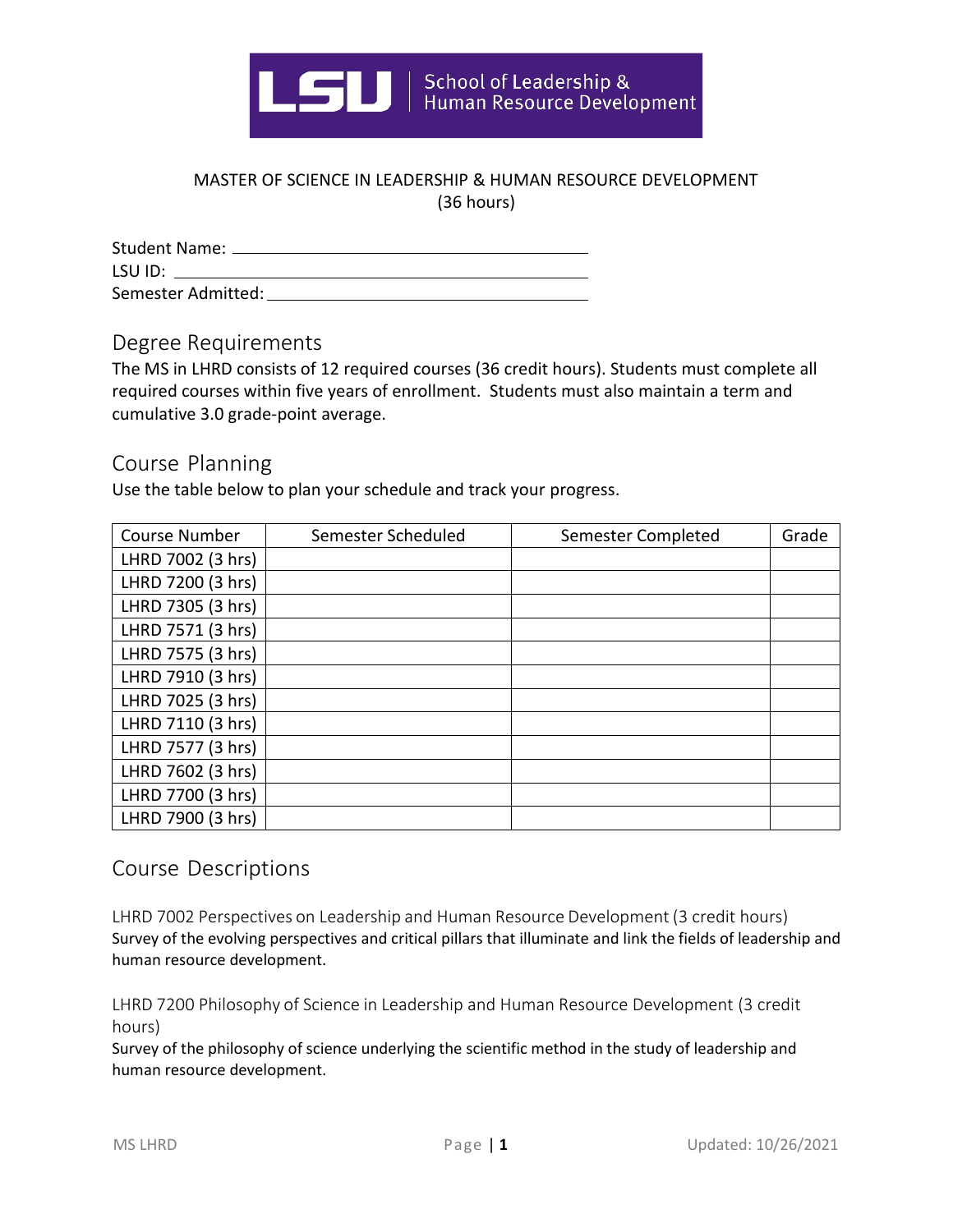

LHRD 7305 Cultural Competence and Diversity (3 credit hours)

Explores the development of cross-cultural skills through examination of culture theory, cross-cultural competence models, and experiential training methods.

LHRD 7571 Performance and Needs Analysis in Human Resource Development (3 credit hours) Theory and principles used in the analysis of performance problems in organizations; emphasis on application of performance theory and use of tools and techniques for analyzing organizational, process, and individual level performance problems.

#### LHRD 7575 Managing Change in Organizational Systems(3 credit hours)

Introduction to theory, methods and practice of organization change and development; emphasis on the role of the HRD practitioner as a change agent and the interventions used to lead and manage organization change.

### LHRD 7910 Human Resource Analytics (3 credit hours)

Human resource and organizational behavior issues will be examined through the lens of measurement, analysis, and financial impact for the organization.

### LHRD 7025 Advanced Adult Learning Theory and Practice (3 credit hours) Advance study of adult learning theory and research; emphasis on learning theory and research in adult learning with implications for adult learning practice.

LHRD 7110 Team & Group Dynamics (3 credit hours) Survey of team and work group dynamics.

#### LHRD 7577 Training and Development in Organizations(3 credit hours) Survey of training and development functions in modern organizations. Particular focus is given to learning theory and strategies, program design, and evaluation in applied (field) settings. A multidisciplinary perspective is encouraged.

#### LHRD 7602 Program Evaluation Design (3 credit hours) Systemic application of social research procedures for evaluating the conceptualization, design, implementation and utility of human resource and organization development programs.

### LHRD 7700 Introduction to Leadership Development (3 credit hours) A comprehensive look at classic and contemporary theory and research in the twin domains of leadership and leadership development.

LHRD 7900 Applied Research Methods and Analysis in Organizations (3 credit hours) An experiential introduction to the applied research process in organizations including the conceptualization of applied research, designing studies, analyzing data, and reporting results to stakeholders.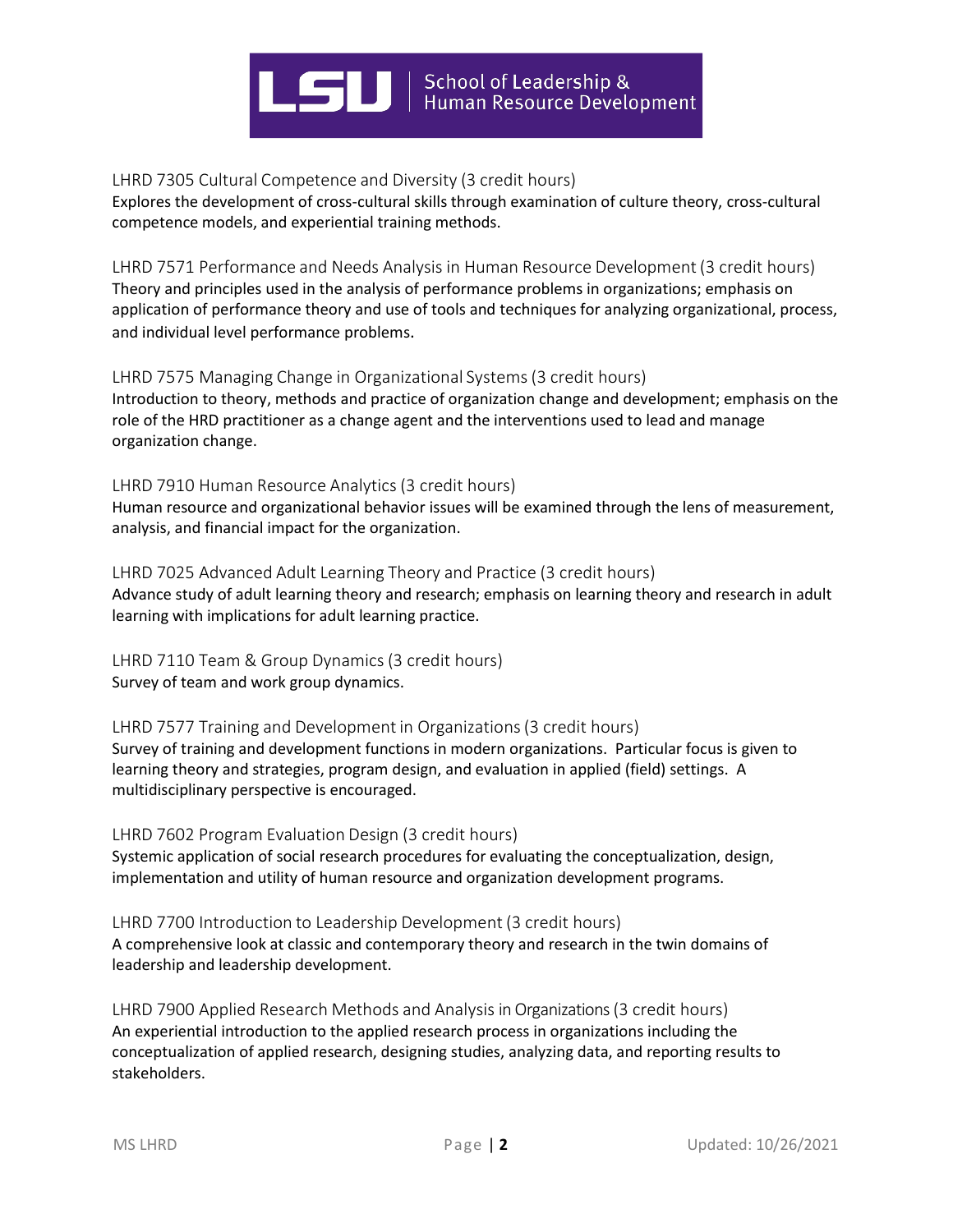

# Course Offerings per semester

| Course                                                                              | In-person | 100% Web-based |
|-------------------------------------------------------------------------------------|-----------|----------------|
| LHRD 7002 Perspectives on LHRD (3 credit hours)                                     | Fall      |                |
| LHRD 7200 Philosophy of Science in LHRD (3 credit hours)                            |           | Fall/Summer 1  |
| LHRD 7305 Cultural Competence and Diversity (3 credit hours)                        |           | Fall/Summer 1  |
| LHRD 7571 Performance & Needs Analysis in HRD (3 credit<br>hours)                   | Fall      |                |
| LHRD 7575 Managing Change in Organizational Systems (3 credit<br>hours)             |           | Fall           |
| LHRD 7910 HR Analytics (3 credit hours)                                             | Fall      |                |
| LHRD 7025 Advanced Adult Learning Theory & Practice (3 credit<br>hours)             |           | Spring         |
| LHRD 7110 Team & Group Dynamics (3 credit hours)                                    | Spring    |                |
| LHRD 7577 Training & Development in Organizations (3 credit<br>hours)               |           | Spring         |
| LHRD 7602 Program Evaluation Design (3 credit hours)                                | Spring    | Summer 2       |
| LHRD 7700 Introduction to Leadership Development (3 credit<br>hours)                | Spring    | Summer 2       |
| LHRD 7900 Applied Research Methods & Analytics in<br>Organizations (3 credit hours) | Spring    |                |

# Recommended Course Map for Full-Time Student (No Summer Courses)

| 1 <sup>st</sup> Semester/Fall   | LHRD 7002 Perspectives on LHRD                                  |          |
|---------------------------------|-----------------------------------------------------------------|----------|
|                                 | LHRD 7200 Philosophy of Science in LHRD                         |          |
|                                 | LHRD 7305 Cultural Competence and Diversity                     | 9 hours  |
| 2 <sup>nd</sup> Semester/Spring | LHRD 7025 Advanced Adult Learning Theory & Practice             |          |
|                                 | LHRD 7110 Team & Group Dynamics                                 |          |
|                                 | LHRD 7900 Applied Research Methods & Analytics in Organizations | 9 hours  |
| 3rd Semester/Fall               | LHRD 7571 Performance & Needs Analysis in HRD                   |          |
|                                 | LHRD 7575 Managing Change in Organizational Systems             |          |
|                                 | LHRD 7910 HR Analytics                                          | 9 hours  |
| 4 <sup>th</sup> Semester/Spring | LHRD 7577 Training & Development in Organizations               |          |
|                                 | LHRD 7602 Program Evaluation Design                             |          |
|                                 | LHRD 7700 Introduction to Leadership Development                | 9 hours  |
|                                 | Total                                                           | 36 hours |